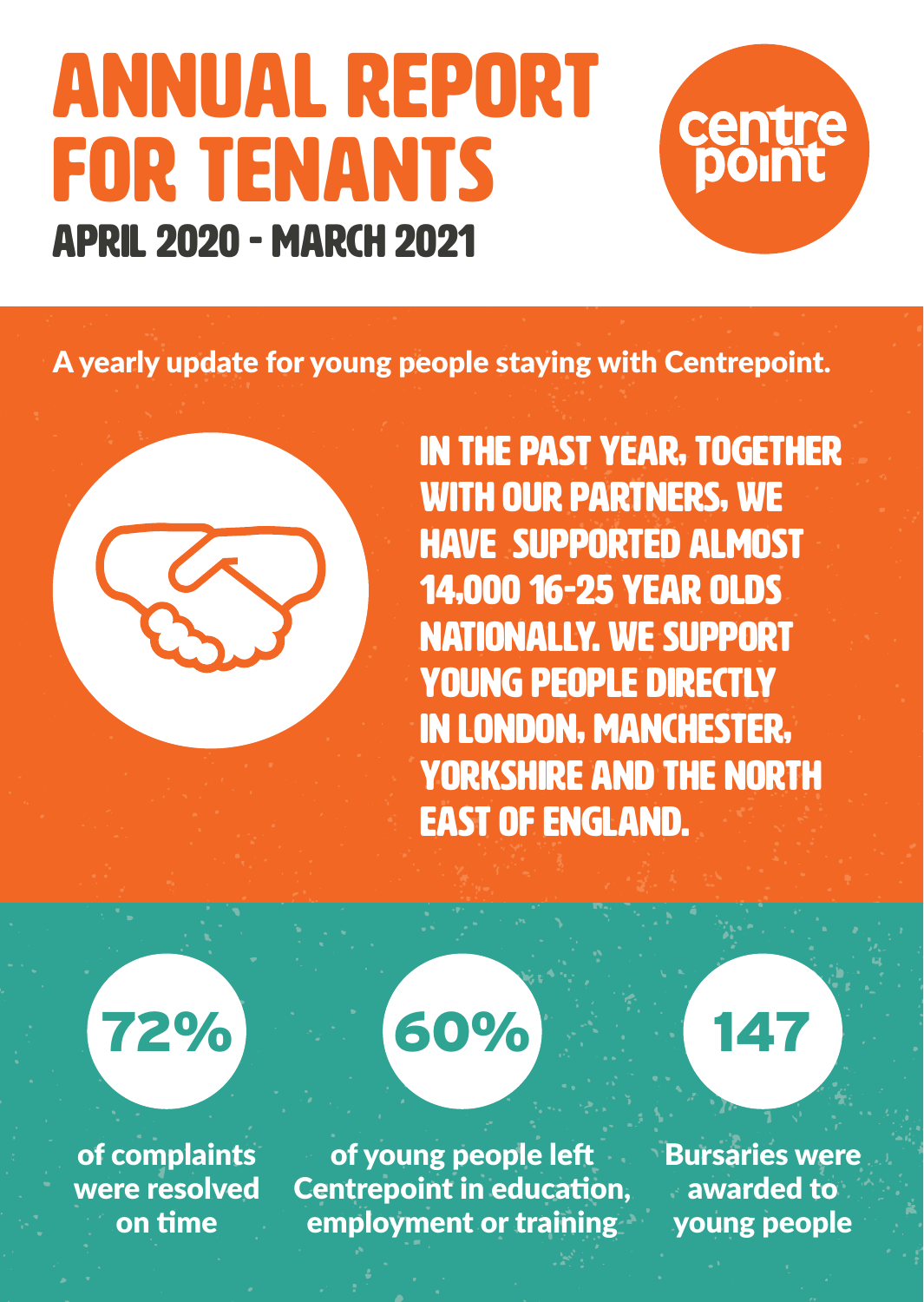## Repairs & maintenance

#### We spent £686,000 on routine and planned maintenance to Centrepoint properties.

During 2021-22 we are carrying out surveys across all Centrepoint Services to ensure that they meet our agreed Property Standards within the next seven years.



of repairs were completed on time

This is better than last year, but we want to continue to improve our service to you in 2021.

We will prioritise this and we will deliver a service that you expect and deserve.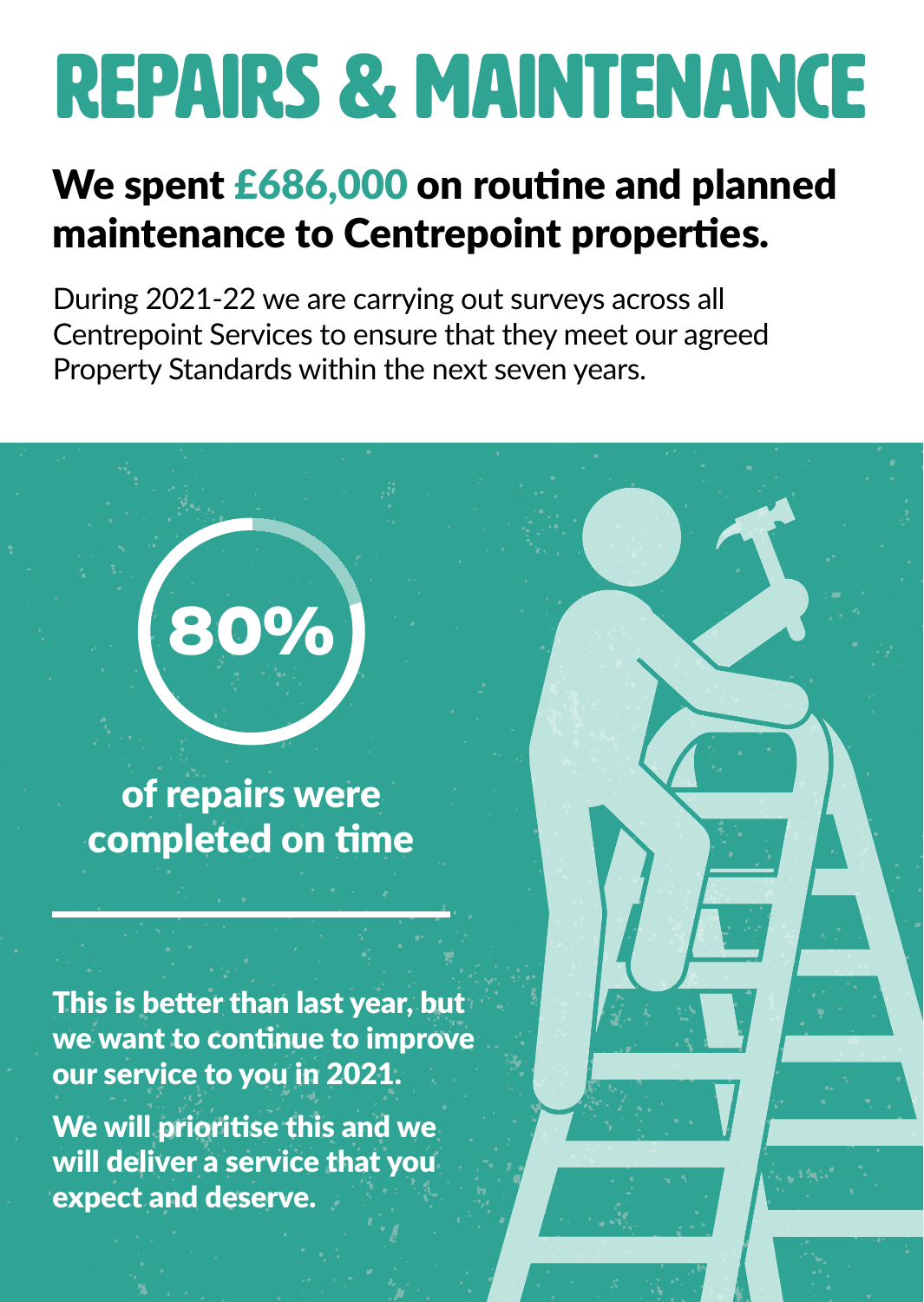## moving on

Between April 2020 and March 2021, there were 599 move ons from Centrepoint services. Where did they go?

35% council or housing association accommodation

17% other Centrepoint accommodation

12% other supported housing

11% moved in with family members

8% staving with friends

8% renting privately

3% unknown



of those who moved on from Centrepoint did so positively

#### We recently surveyed you and:

### 91% 95%

of you said that you felt safe or very safe at **Centrepoint** 



of you were satisfied with the support from your key worker



of you said that you felt like Centrepoint was helping you to make positive changes in your lives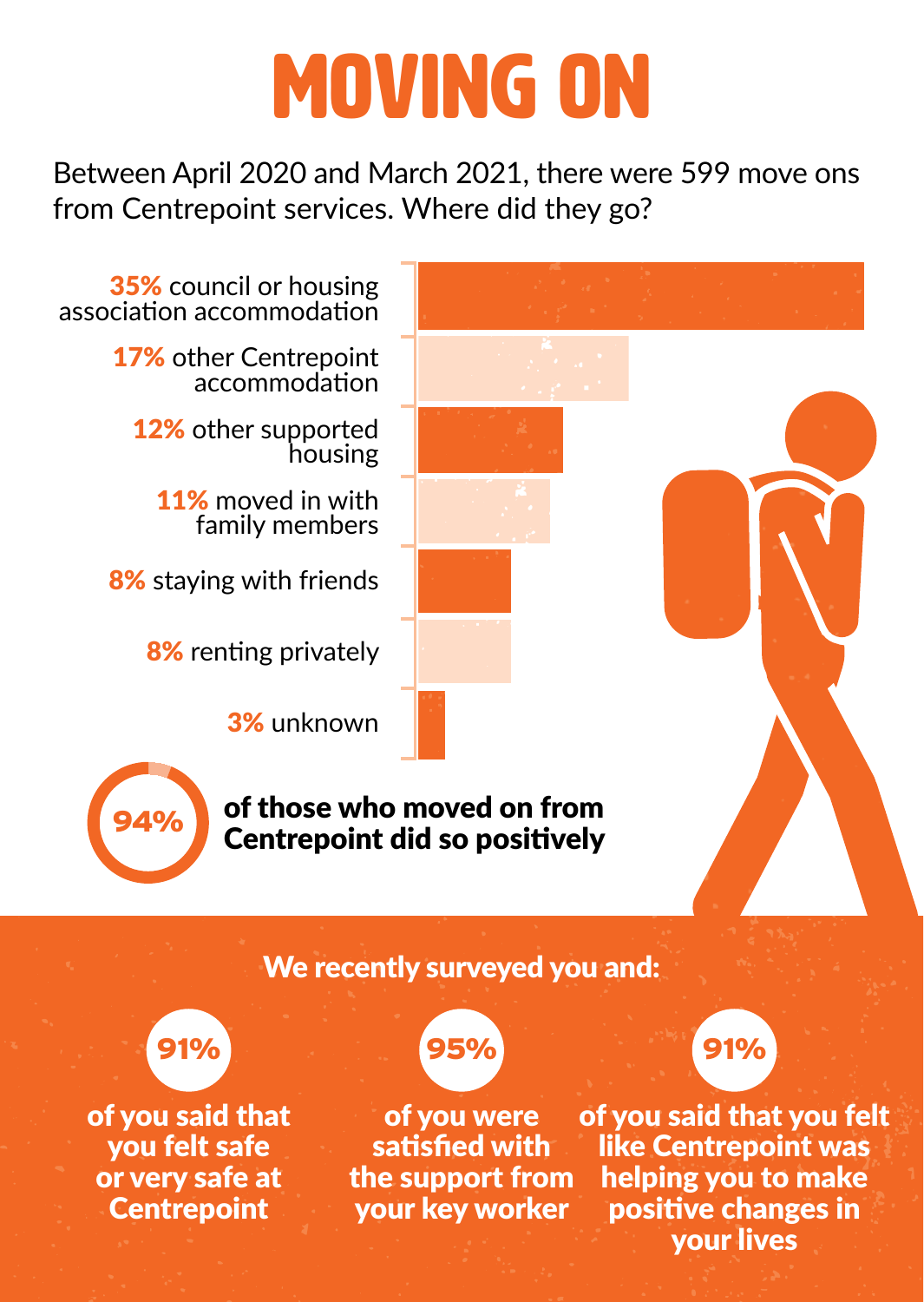## WHERE CENTREPOINT'S MONEY came FROM april 2020 - March 2021



£26.5 million

Money from the government to run services for young people

£9.6 million

Your rent and service charges

£7.3 million

# CENTREPOINT Bursary

You can apply for money from Centrepoint to support your education, training and future plans. We take applications for:

- **Travel costs**
- Books, uniform or equipment for training or employment
- **Childcare**
- Costs during your first year of university

To make an application or find out what else the bursary covers, talk to your key worker or go to <https://centrepoint.org.uk/bursaryapplication>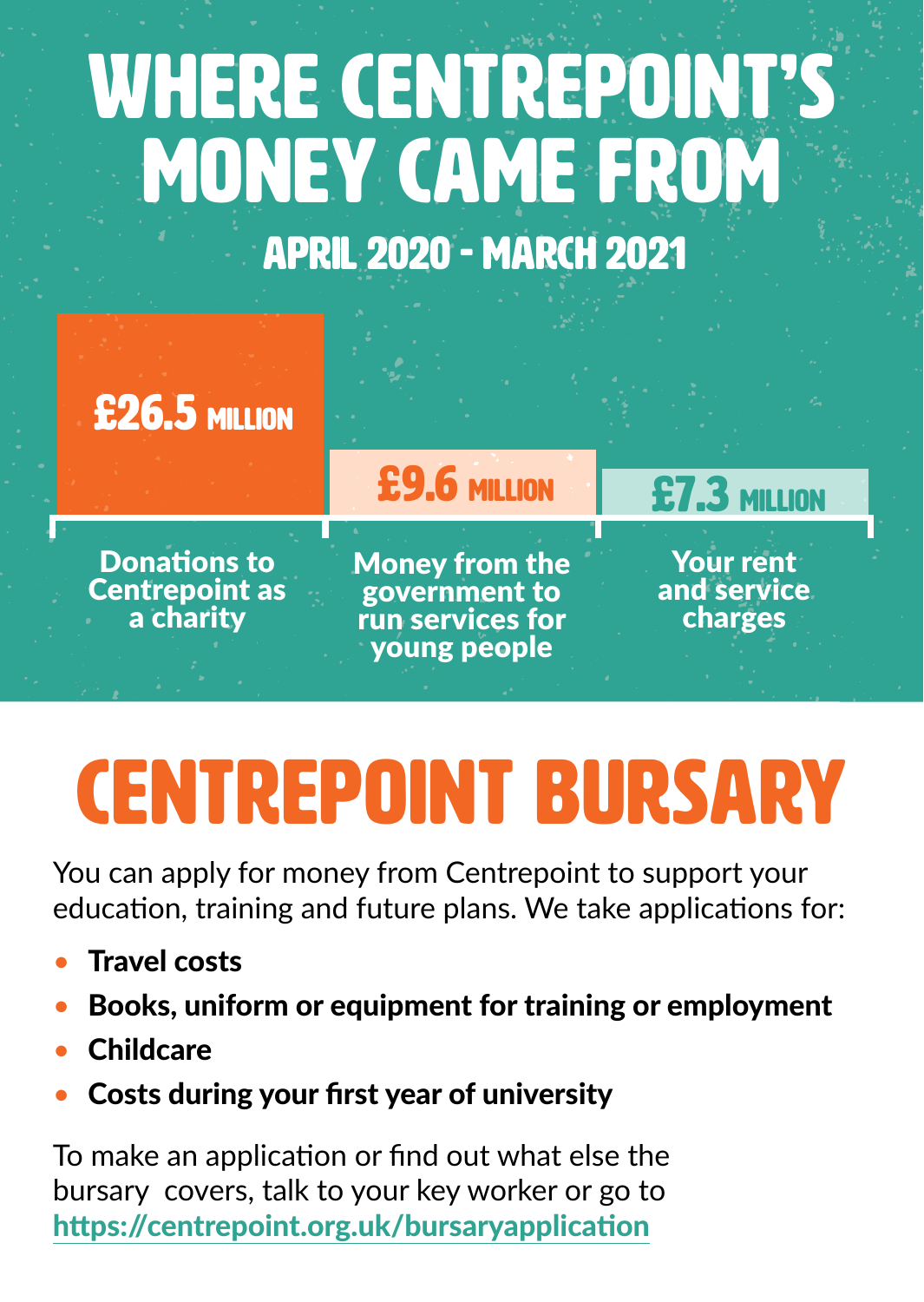## What you should expect from Centrepoint

We want to give you a home, not just a place to stay. We try to ensure that your accommodation is safe and of a good quality, that it's easy for you to report issues and that we meet our targets on the time it takes to make repairs.

If you ever have any questions about the issues below, please talk to your key worker to see how we can sort these out.

- **· Value for money**
- **· Your rent**
- **· Your tenancy or licence**
- **· Being involved in decisions**
- **· Your local neighbourhood**